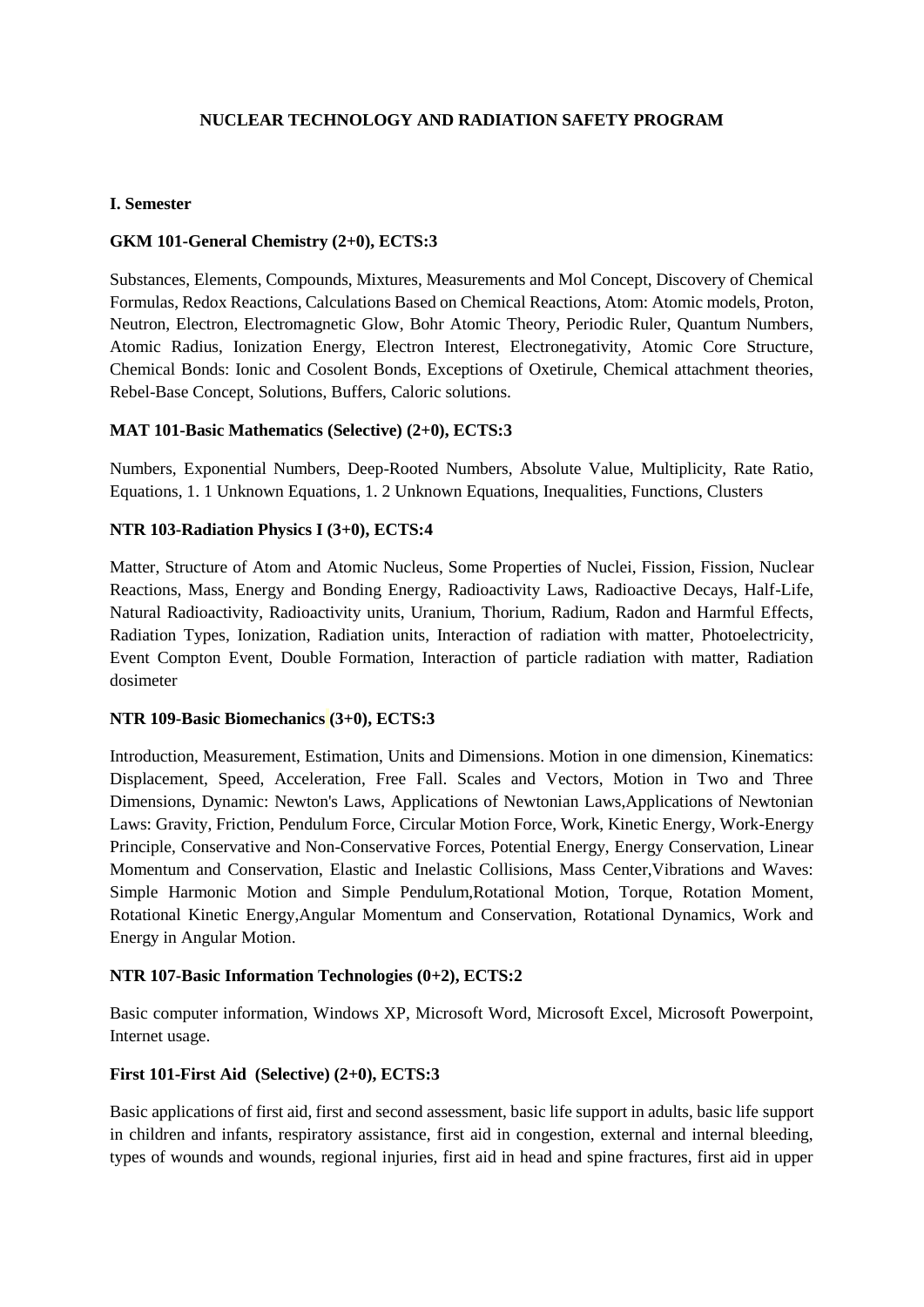extremities fractures, fractures in the hip and lower extremities, first aid in diseases requiring emergency care, first aid in emergency care first aid in alien body escapes, poisonings, hot shock, burns and freezes.

# **RKUL 101-University Culture-I (Uni Selective) (0+2), ECTS:1**

Each semester includes seminars, conferences, panels, workshops and lectures that will be held for 14 weeks within the framework of a program of recommendations from academic units, student council sands and student clubs at the university.

# **INGU 101-English I (3+0), ECTS: 3**

Tokens; Pre-state Edits: Location, Time, Movement; Singulate and Plural Names: Counted and Uncountable names; Times: Large time, present time, past time structures; Kipler: Will, Should, Should Note Must, Must note, Can; Comparative structures; Adhisls: Contact names, name of the bees; Adjectives; Positive sentences, Negative sentences and Q&a; Bonds: And, But, Because.

# **TURK 101-Turkish Language I (2+0), ECTS:3**

Language and characteristics; The relationship of language, which is a social institution, with the nation, culture, thought; Classification of world languages and the location and importance of Turkish among these languages; Periods of historical development of speech language, writing language and Turkish writing language; The current state of Turkish and its sprawling areas, sounds and sound incidents in Turkish; Syllable syllables, famous and unconsonant voices in Turkish words; Spelling rules and punctuation.

# **ATA 101-Ataturk Principles and History of Revolution I (2+0), ECTS:3**

The fall of the Ottoman order of society and the state and the reform movements; The disintegration of the Ottoman state and the start of the national struggle; Mustafa Kemal Pasha's organization of the national struggle in Anatolia; opening the first T.B.M.M.; Military and political developments from 1920 to 1922; revolutions and counterreactions; establishment of the constitutional system; domestic and foreign policy during the republic period; The basic characteristics of the Turkish revolution and the flows of thought that were affected; innovations in law, education, economy and social life; Ataturk principles and general qualities of these principles; evaluation of Ataturkism from an ideological point of view.

# **II. Semester**

# **NTR 110-Mathematics in Nuclear Technology (Selective) (2+0), ECTS:2**

Polynomials, Matrix, Determinants, Functions, Limit and Continuity, Derivatives and Applications, Integral and Practices, Differential Equations.

# **NTR 104-Radiation Physics II (2+0), ECTS:2**

Atomic Spectra. Spectra of X-rays and multi-electron atoms, Obtaining the X-Ray Scattering and Absorption Mechanism., Properties of X-rays, Interaction with matter, Parameters of X-ray devices, Uses of Radiation and Radioactivity, Sterilization with Radiation, Determination of age by nuclear methods, C-14 method, determination of the age of the World, X-ray fluorescence spectroscopy (XRF), Neutron activation analysis (NAA), Mass spectrometry, Medical use of radiation, X-ray Imaging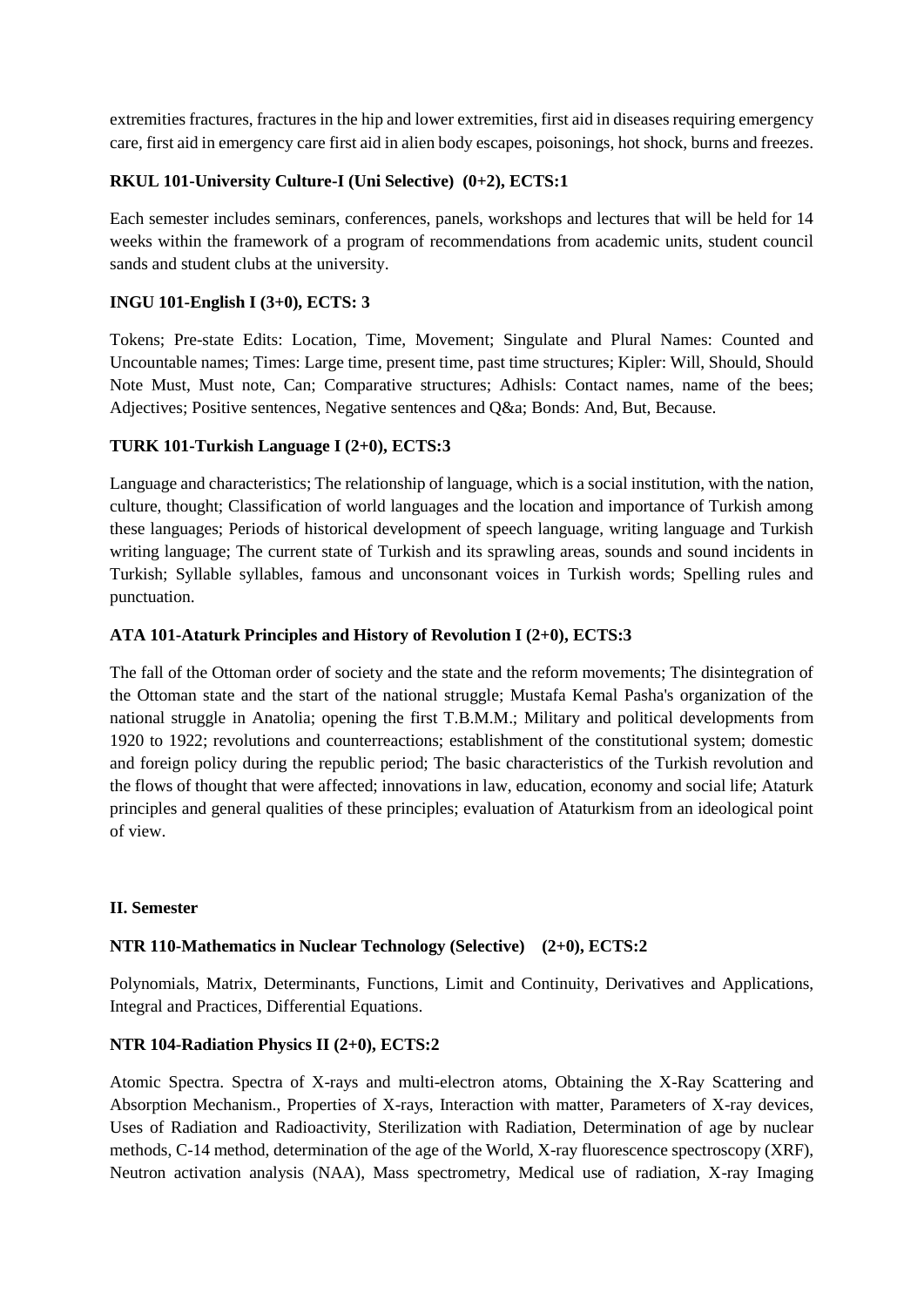Techniques, Computerized Tomography (CT), Magnetic Resonance Imaging, Nuclear Medicine Imaging Techniques, Positron Emission Tomography (PET), Ultrasonic Imaging Techniques, Radiotherapy Applications, Harmful Effects of Radiation, Radiation Safety, ALARA.

# **NTR 106-Basic Electricity (Selective) (3+0), ECTS:3**

Electric Charge,Electric Field,Gauss' Law, Electric Potential,Capacity, Dielectrics,Storage of Electric Energy, Electric Current and Resistance, Direct Current Circuits, Magnetism, Magnetic Field Sources, Electromagnetic Induction and Faraday Law,Electromagnetic Induction,Inductance and Electromagnetic Oscillations,Maxwell Equations,Electromagnetic Waves,Light

# **RPSI 209-Positive Psychology and Communication Skills (Uni Selective) (2+0), ECTS:3**

Definition of positive psychology, basic concepts, theoretical foundations and practices, studying brain behavioral systems of emotional experience and behavior, recognizing yourself and others, psychosocial life skills and problem solving skills, motivation and planning, anger, aggression, anger, aggression, violence, relationship management, healthy decision-making, perceence and reconciliation.

# **NTR 108-Biological Effects of Radiation (2+0), ECTS:2**

Learning radiation physics, radiation doses and units to be used in their specialty.

# **RKUL 102-University Culture-II (Uni Selective) (0+2), ECTS:1**

Each semester includes seminars, conferences, panels, workshops and lectures that will be held for 14 weeks within the framework of a program of recommendations from academic units, student council sands and student clubs at the university.

# **INGU 102-English II (3+0), ECTS:3**

Times: Current time, Broad time, Past time, Future time structures; Kipler: Might, Could, Can, Must, May; Envelopes: Location, Direction, Purpose, State envelopes; Adjectives: The order of adjectives, comparison, superiority structures; Passive Structure: Current, Wide, Past, Passive structure in the future; Terms of Condition; Adjective Sentences; Transfer Sentences; Verb Structures: TO, -ING; Name Phrases; Envelope Sentences; Comparative Structures.

# **TURK 102-Turkish Language II (2+0), ECTS:3**

To gain the ability to use the mother tongue correctly; In the course, which is essential to producing and writing thoughts in order to improve the abilities of students who have come to university by gaining this skill, punctuation and spelling rules, composition rules, writing types are discussed and writing studies are carried out on them. In addition, various novels, poetry books and theatre works are read and studied. By performing a reading theatre in the classroom, applied emphasis and toning courses are performed with various diction techniques.

# **ATA 102-Ataturk Principles and History of Revolution II (2+0), ECTS:3**

The Regression of the Ottoman Society and State Order and the Reform Movements; The Disintegration of the Ottoman Empire and the Beginning of the National Struggle; Mustafa Kemal Pasha's Organization of the National Struggle in Anatolia; Opening of the First T.B.M.M.M.; Military and Political Developments between 1920 and 1922; Revolutions and Counterreactions; Establishment of the Constitutional System; Internal and Foreign Policy during the Republic Period; The Basic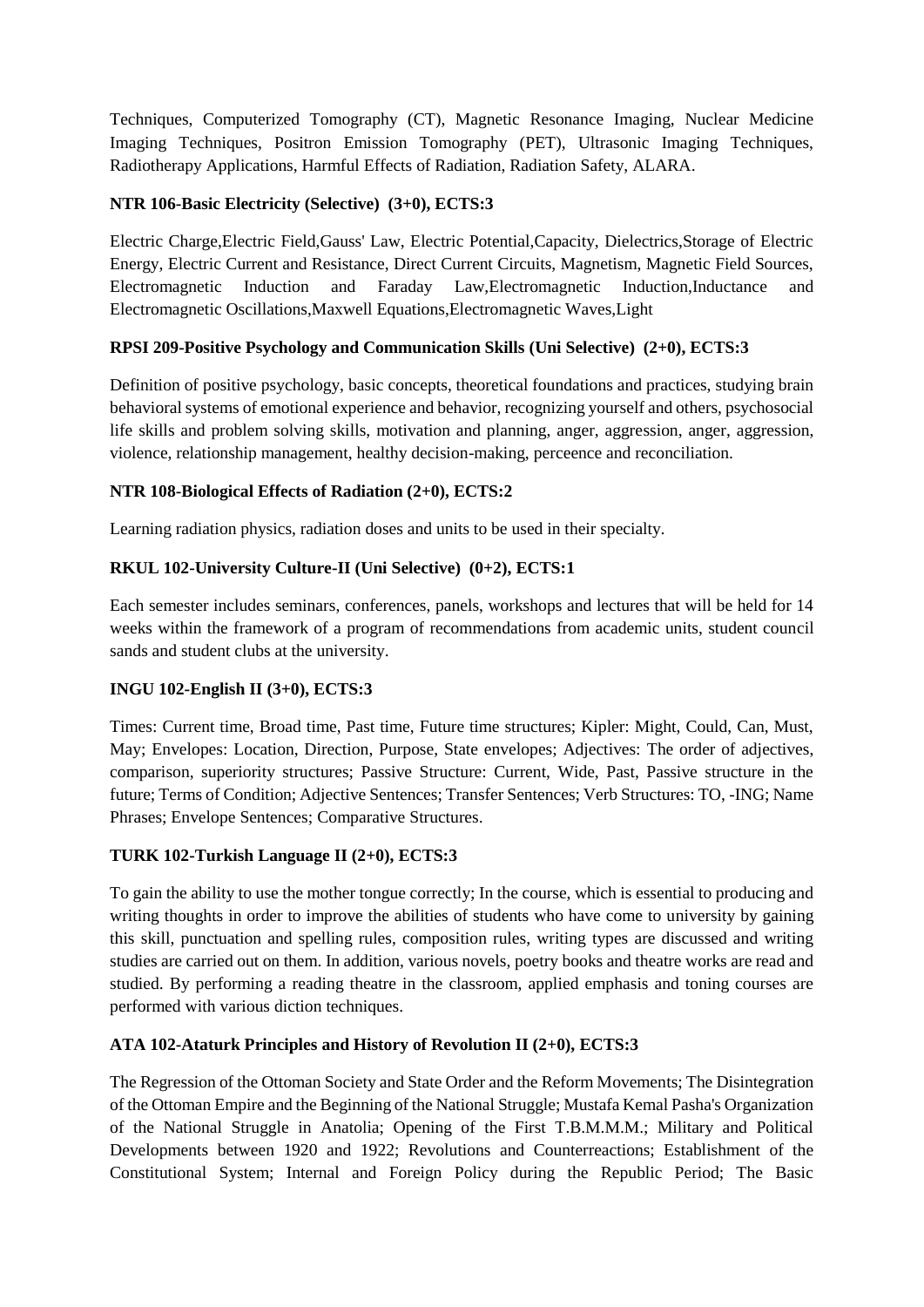Characteristics of the Turkish Revolution and the Thought Currents affected; Innovations in Law, Education, Economy and Social Life; Ataturk Principles and General Qualifications of These Principles; Evaluation of Ataturkism ideologically.

#### **NTR999-Summer Internship (20 Working days) ECTS:9**

### **III. Semester**

### **NTR 201-Radiation Measurement Methods (2+0) ECTS:3**

Radiation, Radiation Sources and Units, Radiation Measurement Principle, General Characteristics of Radiation Detectors, Ionization Detectors, Proportional Counters, Geiger - Mueller Detectors, Scintillation Detectors, Semiconductor Detectors, Neutron Detectors, Radiation Spectrometer in Scintillators

### **NTR 203-Radiation Sources and Application (2+0) ECTS:3**

Introduction, Radioactivity and Radiation, Radioactivity and radiation units, Radioactive Decay Series, Environmental Radioactivity, Cosmic Radiation, Natural Radioactivity in Soil, Water and Atmosphere, Natural Radioactivity in Food and the Building Materials, Artificial Radiation Sources, Nuclear power plants, accelerators, Nuclear power plant accidents, Radioactive fallout, Industrial Applications, Medical Applications, Research, Educational Applications, Security Applications, Consumer Products, Radiation Doses and Standards

## **NTR 205-Basic Electronics (2+0) ECTS:2**

Direct Current, Alternating Current, Series Circuits, Parallel Circuits, Series-Parallel Circuit,Resistors, Capacitors, Coils, Diodes, Transistors, Number Systems, Basic Gates

#### **NTR 207-Nuclear Energy Technologies (2+0) ECTS:2**

To learn about reactor technology, radiation safety, fuel and waste management, the prevalence and number of use of Atomic Energy and Nuclear Energy today.

# **MET 101-Professional Ethics (Selective) (2+0) ECTS:2**

Professional ethics course on the basic concepts of ethics describes the moral rules and values system. Health care workers should have the virtues, values and defines ethical codes.

# **NTR 209-Radiation Safety Applications I (2+8) ECTS:12**

The content of this course will coincide with the implementation principles of the Nuclear Technology and Radiation Safety program and will carry out activities in the fields of employment of graduates.

#### **NTR 211-Radiation Shielding Principles (2+0) ECTS:3**

Basic definitions concepts and units, Interaction of heavy charged particles with matter, Interaction of photons with matter, Cross sections, Interaction of neutron with matter, Radiation detection methods,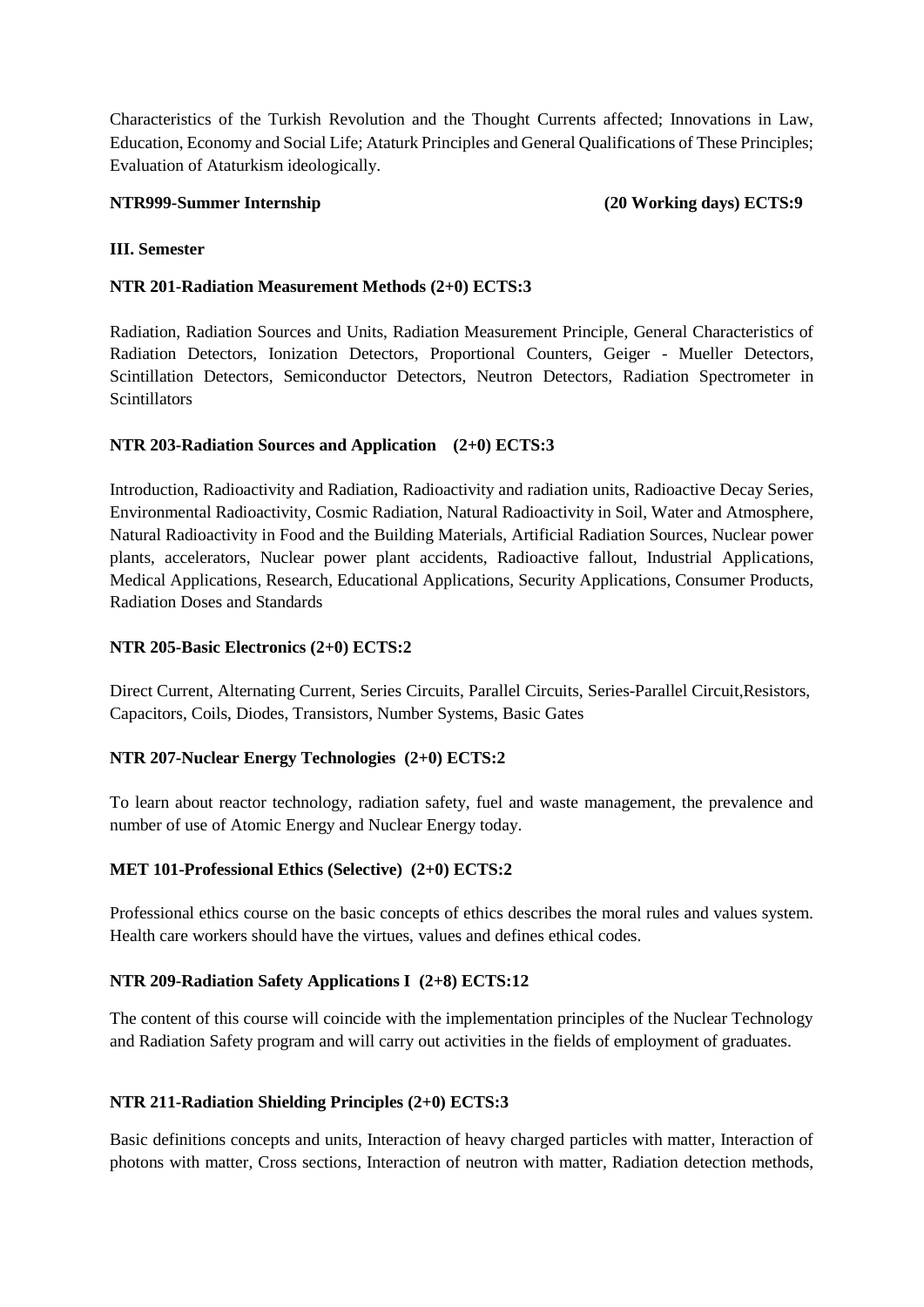Radiation dosimetry, Dose calculations, Radiation protection criteria and standards, Basic principles of armor, , Empirical Methods, External Radiation Protection.

### **NTR 213-Accelerator Physics (2+0) ECTS:3**

Particle Sources, Thermionic Guns and RF Guns, Accelerator Units, Electrostatic and RF Field Excitation, RF Cavity Technology, Klystroscopes, Wave Guides, Bundle Lines, Energy for Bundles, Current, Emittance, Position Measurements, Beam Diagnostic Tools, Position and Energy Monitors , Vacuum Technology in Accelerators, Power and Cooling Technologies for Accelerators, Bunch Stop Techniques, Medical Accelerators, Industrial applications of Accelerators.

### **Iv. Semester**

# **NTR 202-Radiological Emergency Planning Principles (3+0), ECTS:4**

Nuclear and Radiological Hazard Situation National Implementation Regulation, Danger Situation Detection, Duties and Responsibilities of Related Ministries, Institutions and Affiliates and Governorships, Preliminary Information to Be Supplied to the Public for Possible Nuclear and Radiological Accident or Hazard Situation, Information to be Publicized during a Nuclear and Radiological Accident or Hazard Situation, TAEK Disaster and Emergency Management Center Directive, Establishment, Duties and Responsibilities of Disaster and Emergency Management Center, Working Principles of the Disaster and Emergency Management Center, Services Execution, Records and Documents, National Radiation Emergency Plan (URAP), National Level Institutions and Organizations and Service Groups that will be in the Emergency of Radiation Emergency, Planning Principles; National Disaster Response Organization, Plans to Maintain in Case of Radiation Emergency, Emergency Response Process, International Organizations and Agreements, National Guidelines.

#### **NTR 204-Radiation Safety Applications II (2+8), ECTS:12**

The content of this course will coincide with the implementation principles of the Nuclear Technology and Radiation Safety program and will carry out activities in the fields of employment of graduates.

#### **NTR 206-Health Physics (Selective) (2+0), ECTS:4**

Definition of health physics and basic concepts,Radioactivity,Radiation dosimetry,Problems related to radiation dosimetry,Natural, artificial radiations and radioactive fallout,Biological effects of radiation, Radioisotopes important for human health and environment, Problem solving,Radiation protection,Accumulation of radioactive material wastes, return to harmless state and methods of relocation,The planning of the places worked with radiation, radiation accidents and radiation related legal situation, Radiation and radionuclides use of medicine, biology and industry.

#### **NTR 208-National and International Nuclear Legislation (Selective) (2+0), ETS:4**

Nuclear Safety and Nuclear Regulatory System, Construction Control Regulation of Nuclear Power Plants, Authorization of Nuclear Structure Inspection Institutions, Nuclear Substance Counter and